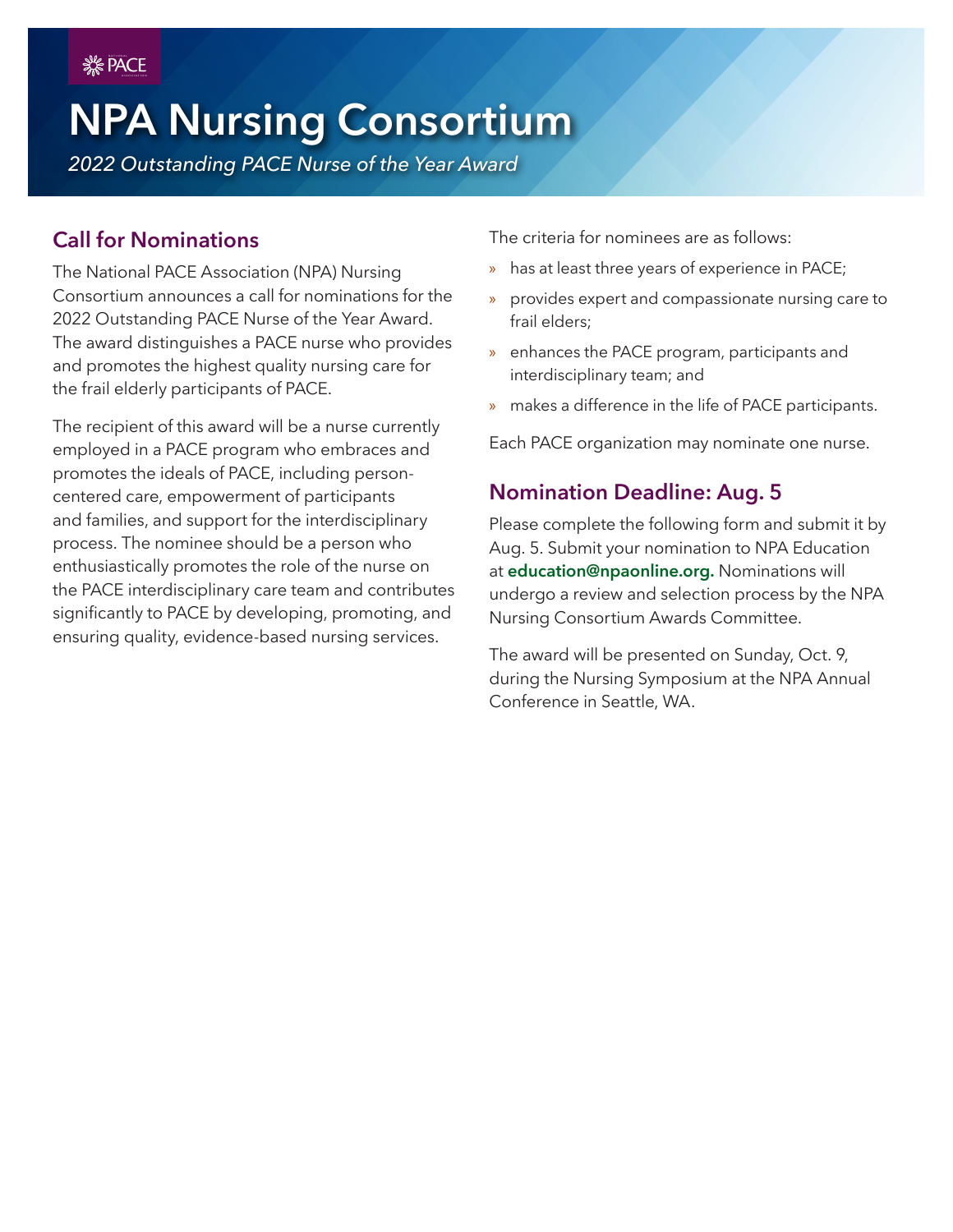PACE **UUV** ASSOCIATION

# **2022 Nomination Form for Outstanding PACE Nurse of the Year Award**

I am submitting for consideration by the NPA Nursing Awards Committee the name of the individual indicated below for the 2022 Outstanding PACE Nurse of the Year Award.

## **Nominator/Contact Person**

| Association with Nominee (e.g., Supervisor, Peer) _______________________________ |  |  |  |
|-----------------------------------------------------------------------------------|--|--|--|
| <b>Nominee</b>                                                                    |  |  |  |
|                                                                                   |  |  |  |
|                                                                                   |  |  |  |
|                                                                                   |  |  |  |
|                                                                                   |  |  |  |
|                                                                                   |  |  |  |
|                                                                                   |  |  |  |

Please submit an electronic photo in jpeg or eps format of the nominee to be used during the awards ceremony.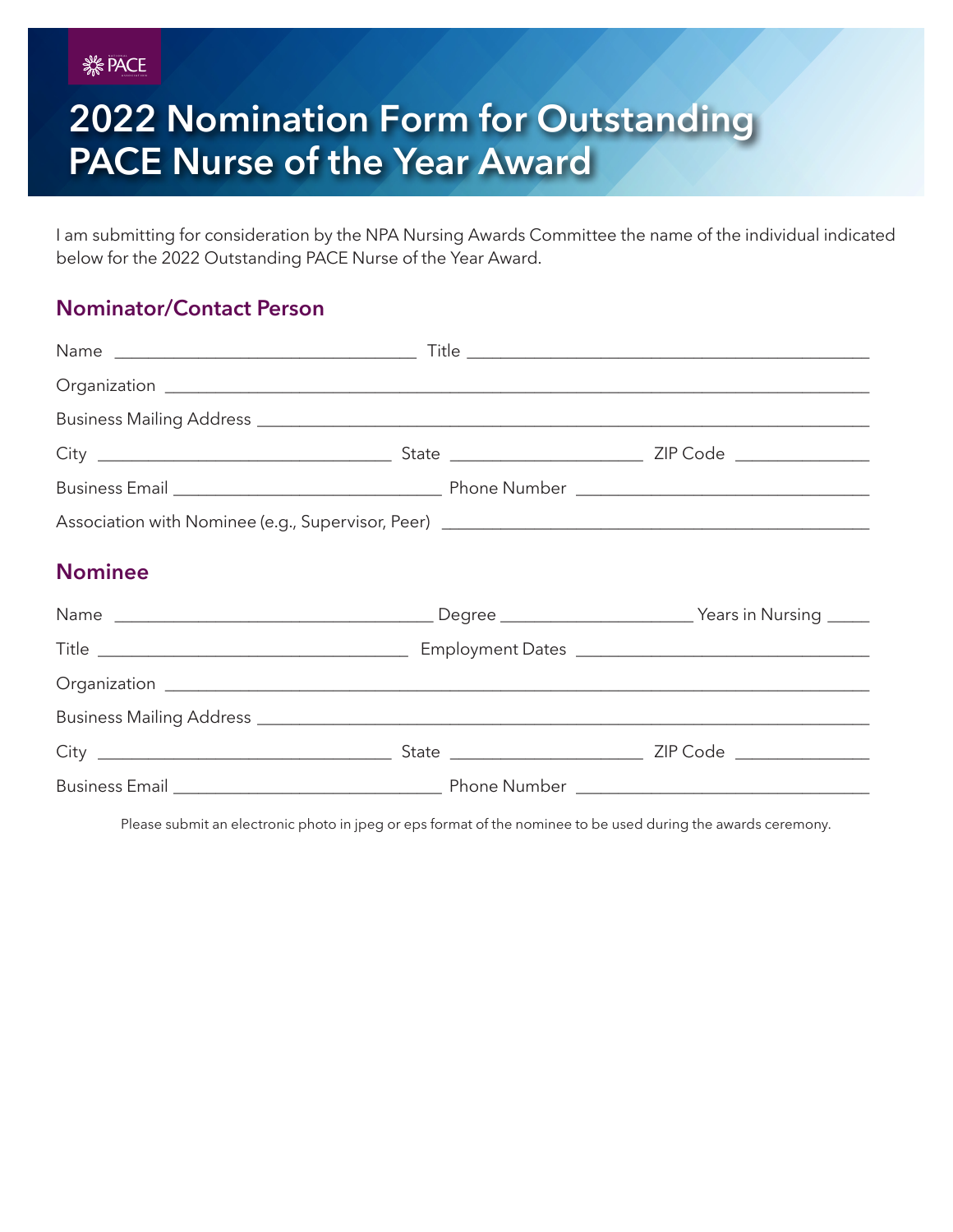Please answer the questions below about the nominee to the best of your ability.

#### **Professional Achievement**

Please describe the nominee's work and professional achievements as they relate to nursing and health care for frail elders. (Questions to consider: What is the scope of the nominee's work? What are the key responsibilities of the nominee? What is the impact and future impact of the nominee on the profession in PACE?)

#### **Dedication to Nursing and Health Care**

Please describe how the nominee's work has contributed to advancing and improving nursing and health care for the PACE program, participants and interdisciplinary team. (Questions to consider: What significant contributions has the nominee made? What is the impact of these contributions? What is the likelihood of this person's work impacting the future of PACE?)